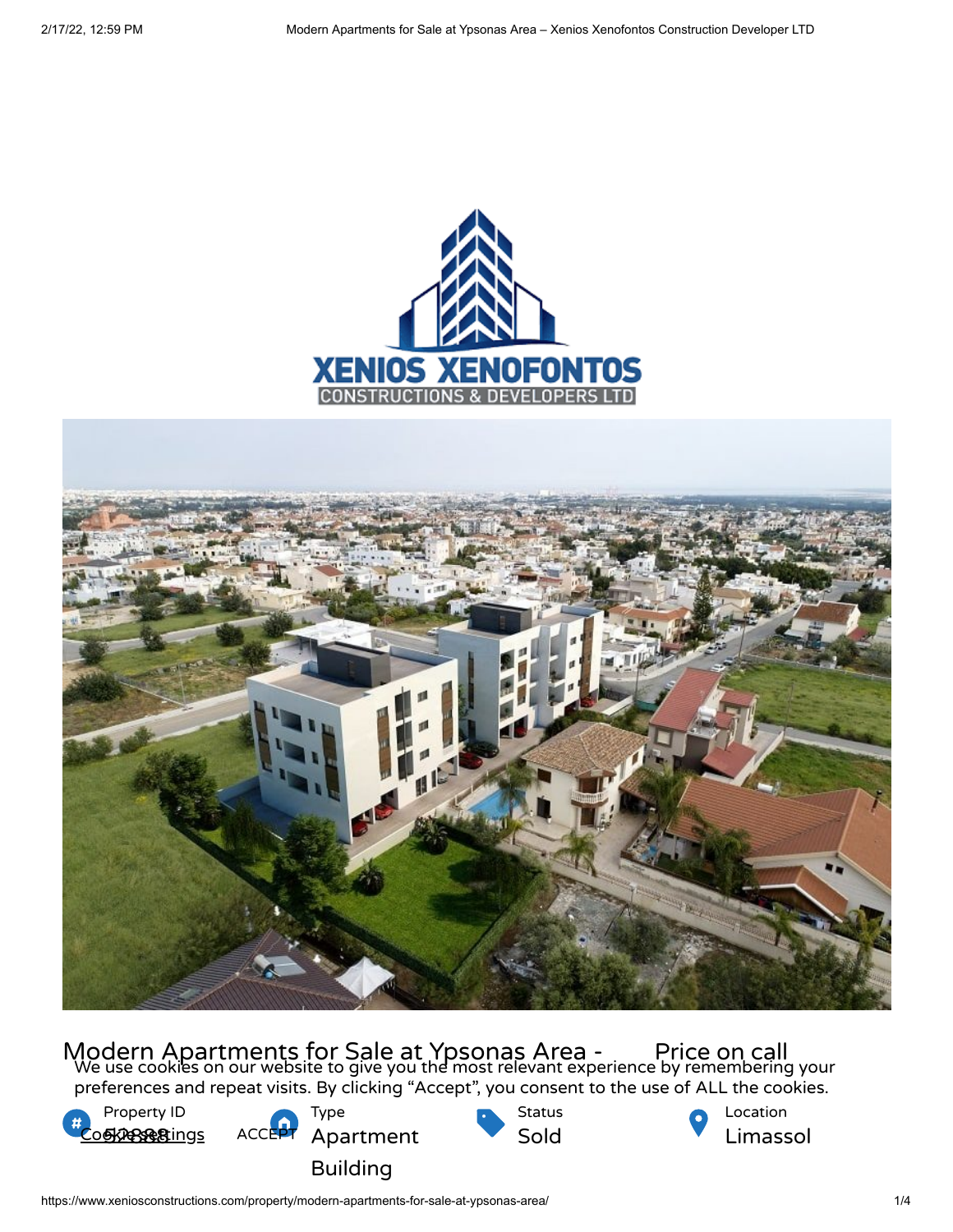

## Description

It comprises of one, two and three bedroom apartments.

It's an ideal investment for a family seeking a permanent residence on the outskirts of town, with easy and fast access to the motorway. The top floor apartments enjoy a splendid view from their large verandas.

The apartments have large rooms, comfortable verandas and located in a very quiet area. In the surrounding area there are all the necessary amenities, parks and schools.

Energy Class B+

| <b>RESIDENCE</b> | LEVEL |         | BEDROOMS BATHROOMS GUEST W/C |   | <b>INTERNAL</b>     |                  |                    |                     |
|------------------|-------|---------|------------------------------|---|---------------------|------------------|--------------------|---------------------|
| NO.              |       |         |                              |   | AREA M <sub>2</sub> | <b>VERANDAM2</b> | <b>COMMON AREA</b> | <b>AVAILABILITY</b> |
| 101              |       | $1 + 1$ |                              | 0 | 58.70               | 23.25            | 28.00              | <b>SOLD</b>         |
| 102              |       | 2       |                              |   | 82.00               | 20.85            | 28.00              | <b>SOLD</b>         |
| 103              |       | 2       |                              |   | 82.00               | 21.00            | 28.00              | <b>SOLD</b>         |
| 201              | 2     | $1+1$   |                              | 0 | 58.70               | 23.25            | 28.00              | <b>SOLD</b>         |
| 202              | 2     | 2       |                              |   | 82.00               | 20.85            | 28.00              | <b>SOLD</b>         |
| 203              | 2     | 2       |                              |   | 82.00               | 21.00            | 28.00              | <b>SOLD</b>         |
| 301              | 3     | $1 + 1$ |                              | 0 | 58.70               | 23.25            | 22.65              | <b>SOLD</b>         |
| 302              | 3     |         |                              |   | 93.85               | 106.85           | 22.65              | <b>SOLD</b>         |

## **Block A**

# **Block B**

| <b>RESIDENCE</b><br>NO. | LEVEL |          | <b>BEDROOMS BATHROOMS</b> | <b>GUEST W/C</b> | <b>INTERNAL</b><br>AREA M <sub>2</sub> | <b>VERANDA M2</b> | <b>COMMON AREA</b> | <b>AVAILABILITY</b>                |
|-------------------------|-------|----------|---------------------------|------------------|----------------------------------------|-------------------|--------------------|------------------------------------|
| 101<br>102              |       | $^{2+1}$ |                           |                  | 93.20<br>85.45                         | 27.50<br>16.75    | 22.65<br>22.65     | <b>FOR SALE</b><br><b>FOR SALE</b> |
| 201<br>202              |       | 2+1      |                           |                  | 93.20<br>85.45                         | 27.50<br>16.75    | 22.65<br>22.65     | <b>FOR SALE</b><br><b>SOLD</b>     |
| 301<br>302              |       | $^{2+1}$ |                           |                  | 93.20<br>85.45                         | 27.50<br>16.75    | 22.65<br>22.65     | <b>SOLD</b><br><b>SOLD</b>         |

We use cookies on our website to give you the most relevant experience by remembering your preferences and repeat visits. By clicking "Accept", you consent to the use of ALL the cookies.

Cookie settings ACCEPT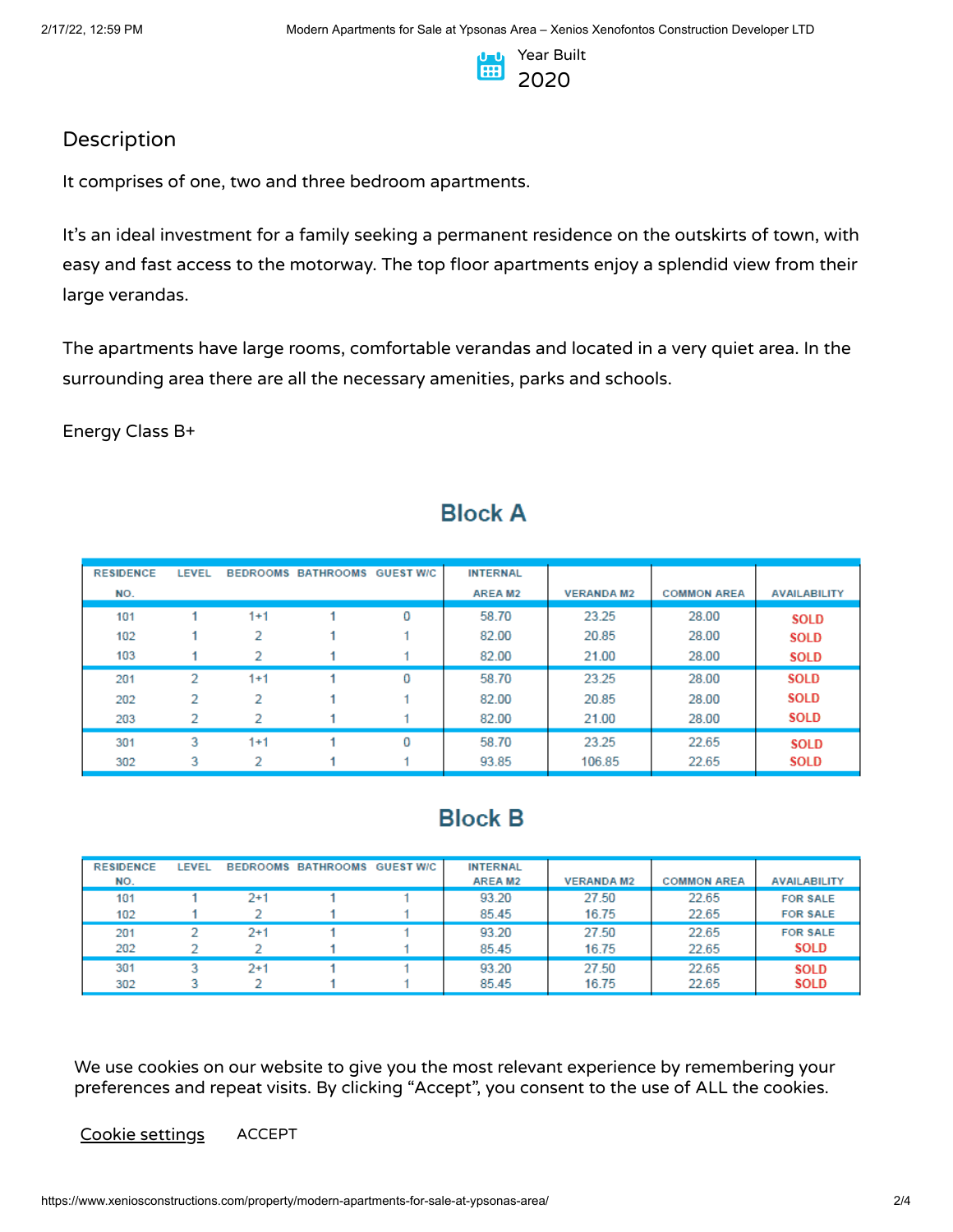### Floor Plans



- Block B Ground Floor
- Block A 1st Floor
- Block B 1st Floor and 3rd Floor

#### Block A 2nd Floor

Block A 3rd Floor We use cookies on our website to give you the most relevant experience by remembering your preferences and repeat visits. By clicking "Accept", you consent to the use of ALL the cookies.

Cookie settings ACCEPT